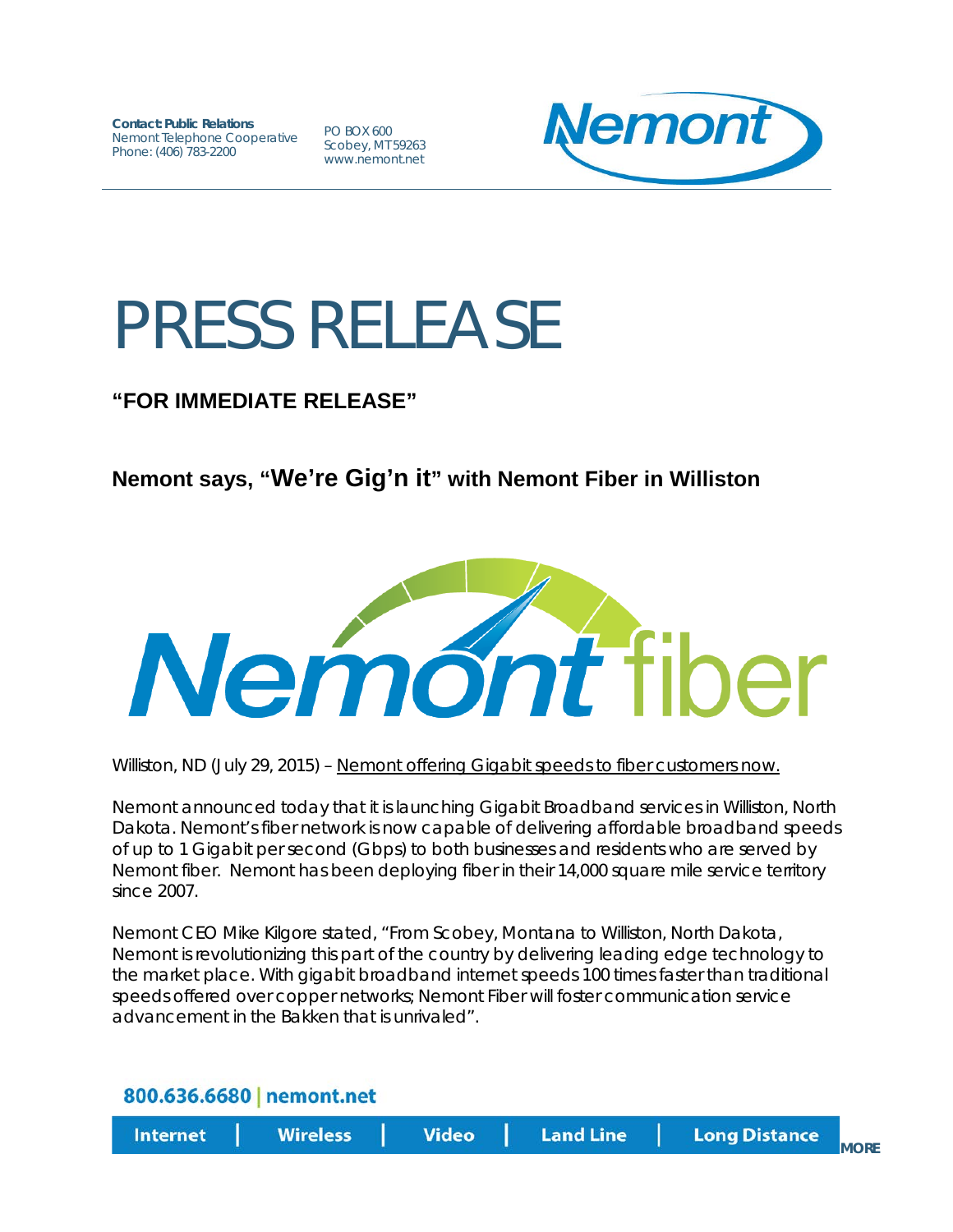Fiber optic cable has an unmatched information carrying capacity which allows Nemont to stay on the cutting edge as technology continues to evolve.

"Through our network transformation from copper to fiber, we have utilized the Calix family of products to meet our high capacity backbone, wireless backhaul, broadband access, and now, our ultra-fast Gigabit needs," added CEO Mike Kilgore. "Calix has been with us since the day we developed our Broadband Strategy years ago and will continue to be a strategic partner for Nemont as we embark on delivering the next generation of advanced broadband services."

In April 2015, Nemont announced the first gigabit capable network in Montana. Leading the pack and pushing for more future proof technology has always been a priority for Nemont.

"The expansion of Nemont's gigabit services into North Dakota once again shows that Nemont is on the leading edge of service providers who are investing in their networks to deliver the ultimate broadband experience to their subscribers," said John Colvin, senior vice president of North America sales for Calix. "After Calix has enabled more than 100 gigabit networks around the world, we know this broadband foundation can open up a world of possibilities for residents and businesses throughout Williston"

Nemont's Subsidiary Manager Jerry Tilley added "We're a part of this great community and we're proud to be the technology leader. Nemont isn't just building networks for today, we're building networks for the future. Adding gigabit speeds in the Williston market allows residential and business locations served by Nemont Fiber to leverage the power of advanced technology not available from any other service provider in the area."

Local business leaders agree as Steve Kemp owner of Pro IT, an IT integration and service support provider headquartered in Williston commented, "By bringing Gigabit internet to Williston and the surrounding area, Nemont has leap frogged the region ahead of most of the rest of the nation when it comes to high speed internet. This is a serious quality of life advancement from which our businesses and residents will reap the benefit. Thank you Nemont for taking a bold leap forward and bringing us a top quality, high speed internet solution that we can all be proud of."